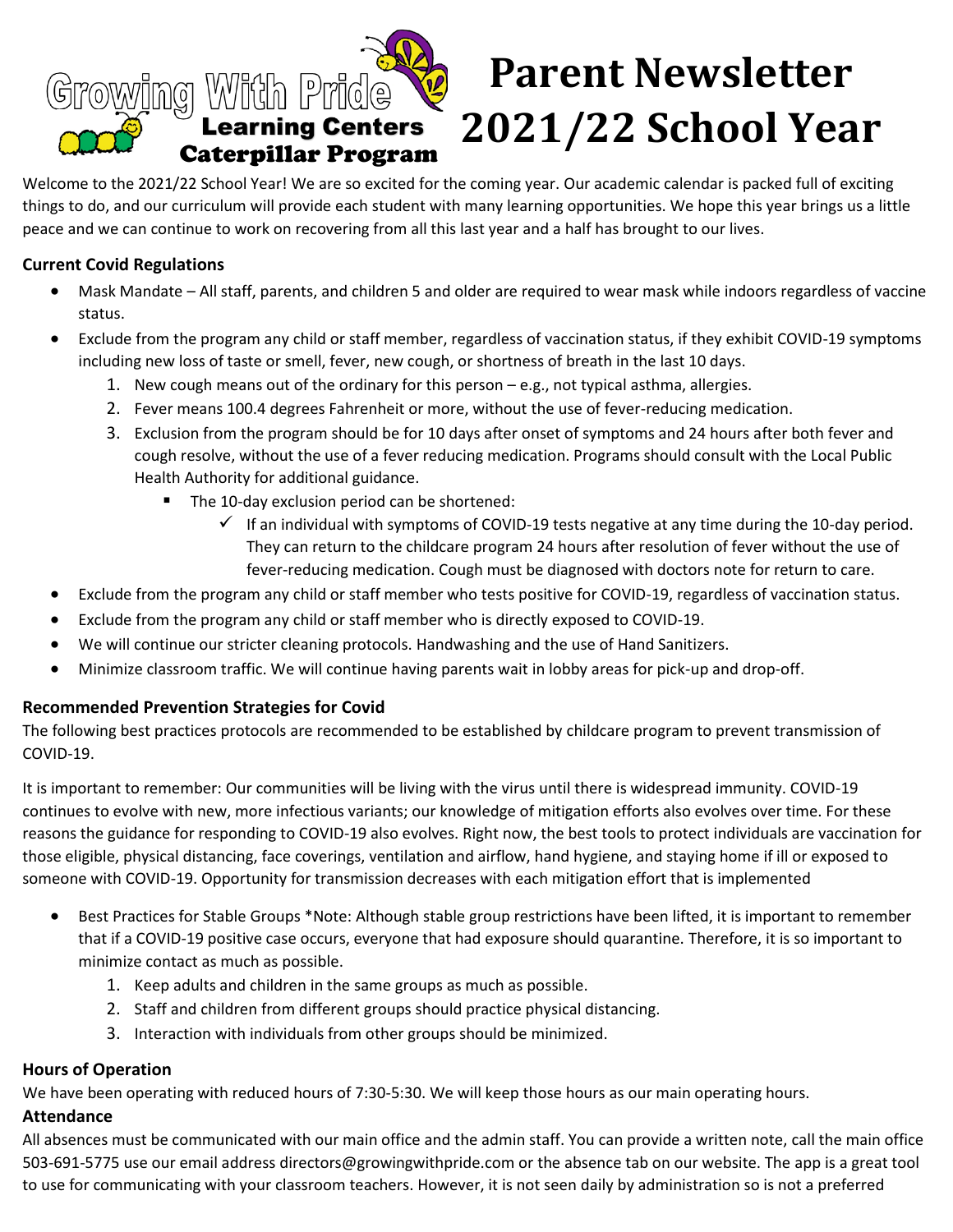method used to communicate absences, questions regarding schedules or tuition. Please let us know of any upcoming planned absences or if they will not be attending due to an illness. It is also important that we know of any illnesses your child may be suffering from so we can better contain the spread to other students.

# **Our Curriculum**

Our curriculum is based on a progressivist education model with the theory that children learn best by playing. GWP has focused the areas of learning on 8 domains of development: Approaches to Learning, Social/Emotional, Physical Development & Health, Mathematics, Science & Technology, Social Studies, Language Literacy & Communication, Creative Arts.

These domains are the building blocks of our curriculum, ensuring children are exposed to each area weekly in the planned activities. We stress the importance of active learners, creating an atmosphere of exploration, experimentation, and discovery. Our curriculum is well-balanced helping children to develop a sense of autonomy, and an enriched cognitive environment. Our setting ensures that children's needs (intellectual, physical, emotional, social, and creative) are appropriately met at a variety of levels and are age appropriate.

# **Child Assessments and Screenings**

At Growing with Pride, we ensure that each child's growth and development is progressing appropriately. In doing this we implement both a screening tool, the ASQ (ages & stages questionnaire), and an assessment tool, COR advantage. The ASQ is given to parents to fill out, helping us to observe the progress they are showing in their home environment as well as here at school. The ASQSE (ages & stages questionnaire social/emotional) is done upon request or when a concern arises. The COR advantage is done in class by the teachers observing the students at an activity or videotaping their interactions for later observations—focusing on their progress and abilities in a certain area of development. For more information on COR advantage see the director for the parent pamphlet.

• *What is the difference between a Screening and an Assessment?* A screening tests the children based on the norm for their age group in the different areas of development. The Assessment will be done at three intervals throughout the school year and evaluates each child's individual growth and development based on their own individual progress.

# **Our Teachers Are Ready & Excited for The Upcoming School Year!**

We have spent a lot of time rebuilding since our 2020 school closure, and we are very proud of the team of teachers we have assembled! Although some faces may be familiar, we have brought in some amazing new teachers we are excited for all the amazing things they will bring to our program. You may only see them at drop-off and pick-up time, but they do an outstanding job each and every day!

# **The GWP On-Line Programs**

Please take the time to familiarize yourself with our on-line programs and visit them frequently for updates, program information, communication with your child's teacher and Growing With Pride staff. Please read all newsletters, notices given out, and turn in all requested paperwork.

# **GWP Website**

Our parent portal on our website www.growingwithpride.com, will give you access to your child's classroom information. The Parent page is private, and password protected. We will have school calendars, access to the parent handbook, parent forms, letters, important updates/reminders/info and more. The password is **exploring** 

# **Childcare App Information & Communication**

Our app allows us to take attendance, input your child's schedule, activities and to communicate with parents. Please take the time to familiarize yourself with the app you can utilize the app to inform classroom staff of events in your child's life, your child's growth, sleeping patterns, eating habits and more.

# **Bulletin Boards**

With parents not allowed in our classrooms we will have some fun bulletin boards in the lobby to show off some of the awesome work and projects being done in your child's classroom. Don't forget to stop by and admire their hard work!